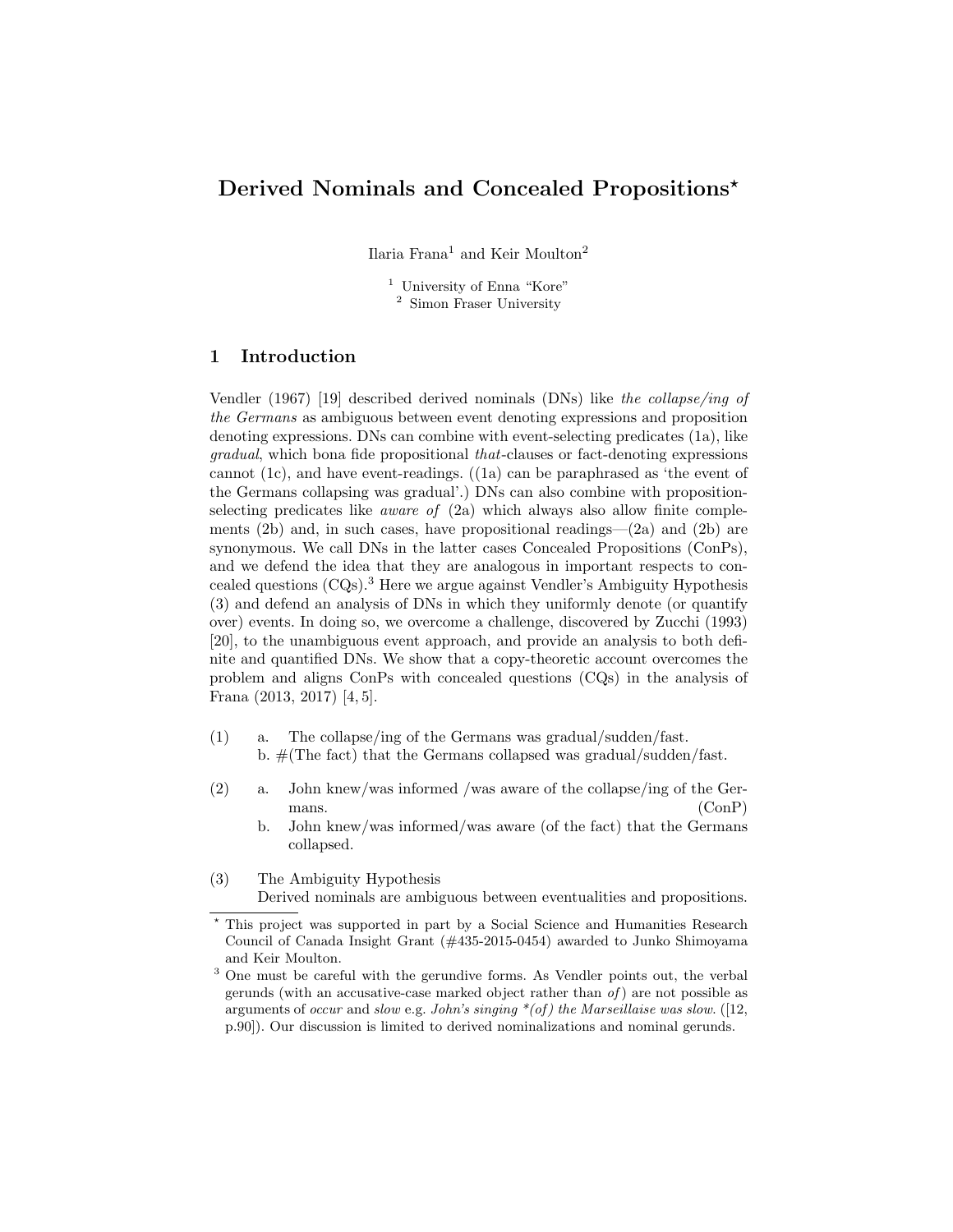Depending on the selection properties of the embedding predicate, either one or the other interpretation is available (or both, if the predicate selects for both propositions and events).

# **2 Problems for the Ambiguity Hypothesis/Propositional Approach**

### **2.1 The Overgeneration Problem**

Zucchi raises an important empirical point against the ambiguity hypothesis. If, as argued by Vendler, DNs were ambiguous between a proposition interpretation and an event one, then we would expect that whenever a DN appears as the object of a proposition-selecting predicate, it should have an interpretation that is semantically equivalent to that of a finite clause. As Zucchi shows, this is not the case with verbs like *remember*: while (5) is compatible with a scenario in which John did not witness the event, but was simply informed about it, (4) is not. In other words, if DNs were ambiguous between denoting events and propositions, then (4) should have a reading synonymous to (5), but that reading is missing.

- (4) John remembers Mary's arrival. (Zucchi 1993)
- (5) John remembers (the fact) that Mary arrived (because he was told so).

If DNs uniformly denote events, and event-selecting *remember*, unlike propositionselecting *remember*, carries witness requirements, then the contrast in (5) follows. The overgeneration problem extends to a range of verbs type. It is known that verbs of perception reports, like *see* or *hear*, can deliver direct or indirect perception reports, depending on the type of complement [1]. If DNs were ambiguous between proposition and event meanings, then perception verbs should deliver indirect perception reports with DNs, contrary to fact:

- (6) a. Julia saw that the package arrived from Amazon, but she didnt witness the arrival (e.g. she saw a box sitting on her doorstep)
	- b. John heard that the doorbell rang (his kid had to tell him).
- $(7)$  a. Julia saw the arrival of the package from Amazon, #but she didnt witness the arrival.
	- b. John heard the ring of the doorbell (#his kid had to tell him).

The problem extends to other predicates which don't allow DNs to 'mimic' propositional meanings. As discussed in [11] the two sentences below are not truth-conditionally equivalent: while (8) conveys that Nora offered an explanation to the fact that Fido barked (i.e, to the question "Why did Fido bark?"), (9)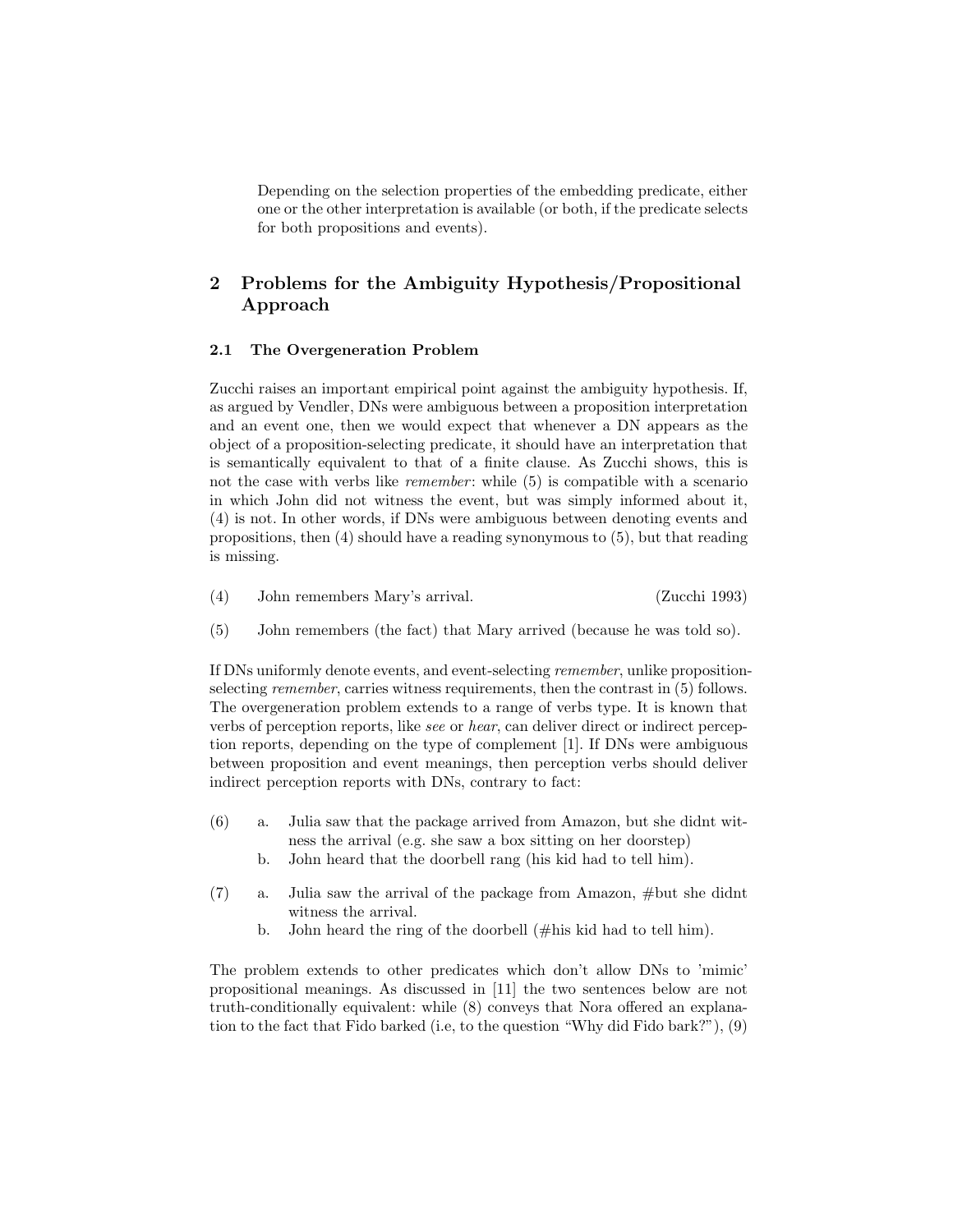can be used to report a situation in which Nora uttered "Fido barked" in response to another question. In this case, "Fido barked" is not the thing explained (the explanandum), rather it is what Nora said in the course of explaining something else (e.g. why the burglar ran off).

| (8) | Nora explained the fact that Fido barked. | explan and um |
|-----|-------------------------------------------|---------------|
| (9) | Nora explained that Fido barked.          | explanans     |

If DNs were ambiguous between denoting events and propositions, then they should have a propositional/explanans interpretation, contrary to fact:

- (10) Why does everyone look so happy?
	- a. John explained that Sally won, but not how.
	- b. John explained the fact that Sally won, #but not how.
	- c. John explained Sallys win, #but not how.

# **2.2 Factivity**

We add another empirical point against the ambiguity analysis. Let's start with the observation that, unlike predicates like *know* and *be aware of*, verbs like *tell* and *inform* are not factive when their complement is a *that*-clause, i.e., the proposition expressed by their complement does not have to be true in order for the whole sentence to be true. Thus, while (11a) feels contradictory, (11b) and (11c) do not.

- (11) a. Julia knew that Cicero died, #when in fact he was alive.
	- b. Julia was informed that Cicero died, when in fact he was alive.
	- c. Antonio told Cicero that Julia arrived, when in fact she hasn't arrived.

Interestingly, when the complement of *tell* and *inform* is a DN with a ConPreading, the sentence carries a factive commitment, as shown by the fact that the examples below feel contradictory:

- (12) a. Julia was informed of Cicero's death, #when in fact he was alive.
	- b. Antonio told Cicero of Julia's arrival, #when in fact she hasn't arrived.

The fact that *tell* and *inform* are factive when they occur with DNs, but not factive when they occur with propositional *that*-clauses is a mystery if ConPs were propositions, as defended by the ambiguity analysis.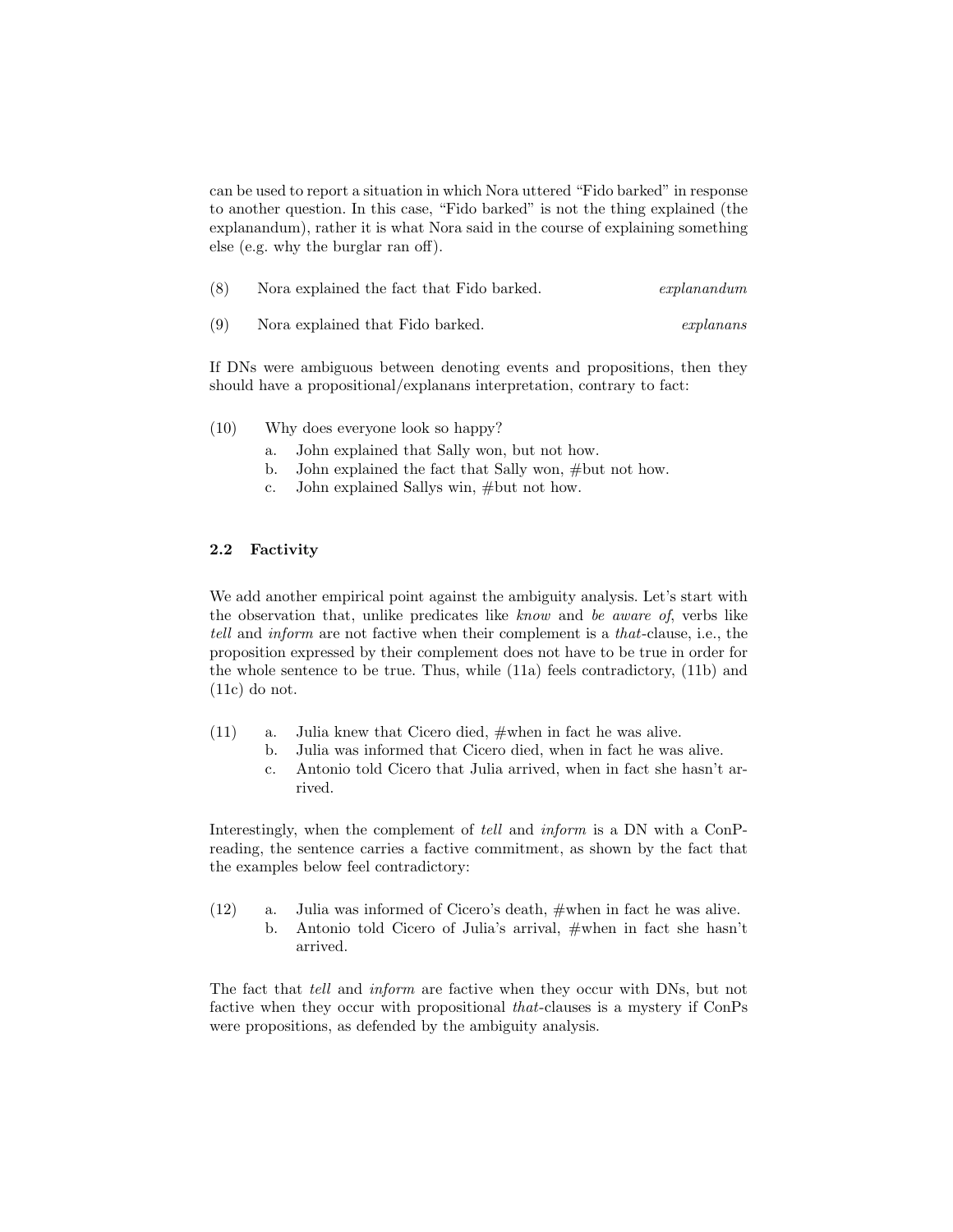One might wonder whether the factivity effect observed with ConPs is due to the existence presupposition carried by the definite, projecting out of the intensional context. We have several reasons to believe that is not so. First, this would not explain the contrast between (13a) and (13b). If the markedness of (13b) were due to the fact that the presupposition of existence of the definite projects out of the intensional context, thus leading to a contradiction with the continuation, the same should be true of (13a).

- (13) a. Romeo was informed that the delivery of his love letter (to Juliet) went through, but in fact that never happened.
	- b. Romeo was informed of the delivery of his love letter (to Juliet),  $#$ but in fact that never happened.

Second, as noted in the literature (e.g., [9]) presuppositions that project from attitudes (14a) can be canceled as in (14b):

- (14) a. Mary believes Smith's murderer escaped.
	- [presupposition: there is a unique individual who murdered smith] b. Mary mistakenly believes that someone murdered Smith, and she believes that Smith's murderer escaped.

If the "factivity" effect is just due to the definite we should be able to cancel it in a way analogous to (14b). That this is not true is demonstrated in (15).

(15) Mary believes that Jocasta arrived (when in fact she hasn't). She then told me of Jocasta's arrival.

The implication that Jocasta arrived does not seem to be canceled here, suggesting that the factivity doesn't come from the definite, but from something else. To conclude, if ConPs were propositions, we would not expect the lexical entries of the embedding predicate to encode different requirements (witness/factivity) for *that*-clauses and DNs, given that, at a level of semantic interpretation, these two types of syntactic complements would be mapped to the same type of semantic object, namely a proposition. If, on the other hand, ConPs were not propositions, then the observed differences would no longer be a mystery: the lexical entry of the predicate could encode different requirements, depending on the type of semantic object it composes with (a proposition vs. an event).

# **3 The Event Approach**

#### **3.1 Zucchi's proposal**

The challenge, then, is to understand how certain predicates can take DNs and "mimic" a propositional interpretation. Zucchi's answer to that challenge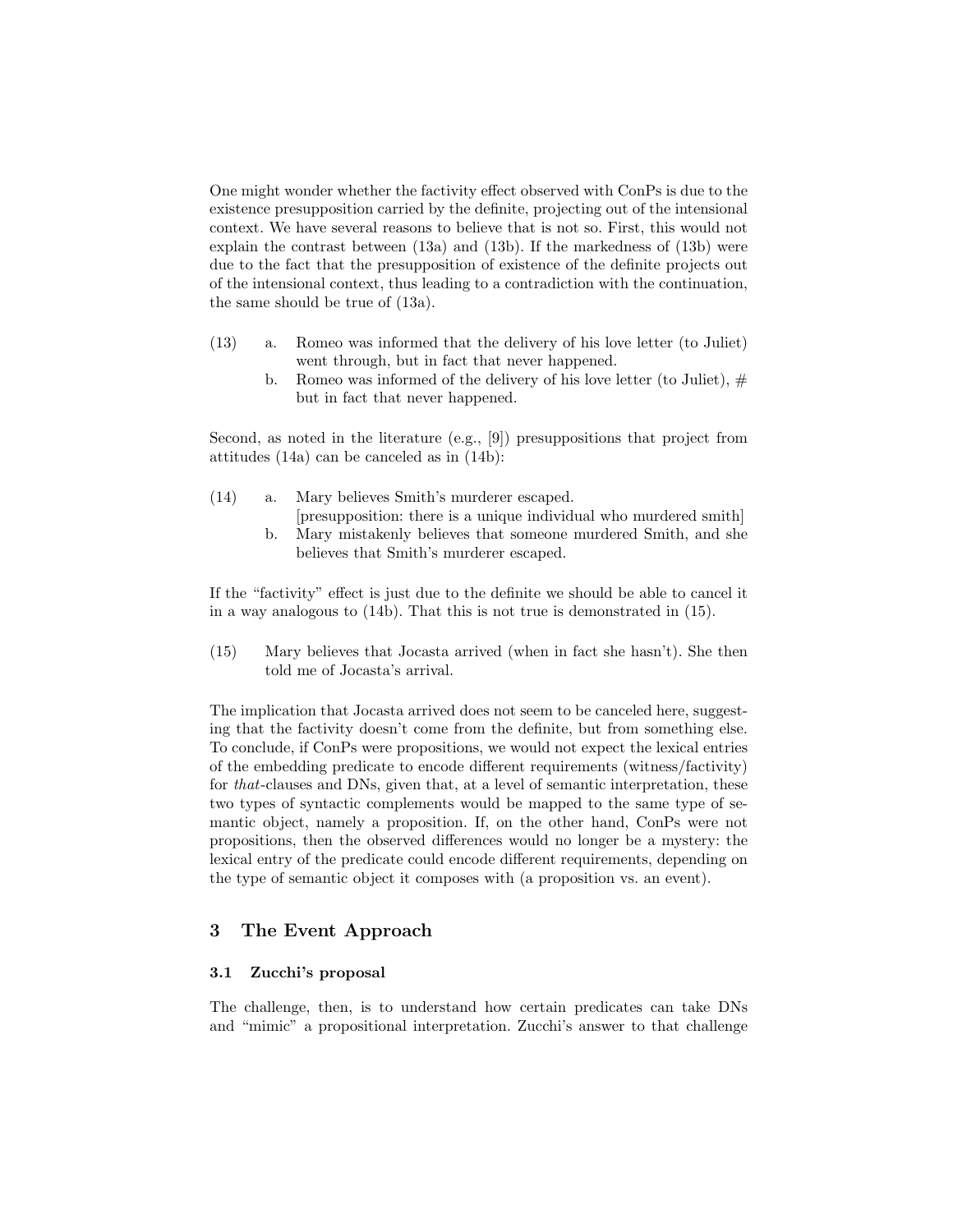is that DNs uniformly denote events and they come to "mimic" propositional interpretations—to denote ConPs in our terms—by a manipulation in the entry of the selecting verb. For instance, the entry for event-selecting *inform* in (16) allows Zucchi to derive a propositional interpretation without assuming that DNs denote propositions.

- $(16)$  a. John is informed of Marys arrival.  $(= J.$  is informed that M. arrived)
	- b. **[** be informed of  $E$  **]** =  $\lambda$ e. $\lambda$ x. *x* is informed (OCCUR(e)) c. [The event of M's arrival], is such that J. is informed that  $e_i$ c. [The event of M's arrival]<sub>*i*</sub> is such that J. is informed that  $e_i$  occurred

At the core of *be informed of<sup>E</sup>* is still the meta-language relation *inform*, which describes a relation between individuals and propositions just in the way English CP-taking *inform* does. It is just that the proposition is derived by applying the individual event argument to the predicate occur. Zucchi suggests an analogous shift for predicates like *be aware of*.

### **3.2 The Problem of co-extensional events**

Zucchi's analysis treats the DN complement of the verb as saturating an individual event argument. In that respect, it will be a transparent position, just like the internal argument of direct perception verbs.<sup>4</sup> Recall that [1] (see also [8]) showed that we can capture the epistemic neutrality of direct perception complements on the hypothesis that they saturate an individual argument slot. That will capture the fact that replacement of extensional equivalents preserves truth in direct perception reports:<sup>5</sup>

- (17) a. Caius witnessed the death of Caesar.
	- b. The death of Caesar is the murder of Caesar.
	- c. *⇒* Caius witnessed the murder of Caesar.

If (17a) and (17b) are true, you have to assent to the conclusion in (17c). Verbs like *witness* select an individual event regardless of that event's description (as

 $\frac{4}{4}$  Here, we use the terms transparent/opaque in the sense of [2]: an expression is said to be transparent if its descriptive content is evaluated at the utterance world.

<sup>5</sup> Barwise discusses examples in which the type of complement taken by perceptual *see*, whether a naked infinitive or a *that*-clause, disambiguates between epistemic and non-epistemic readings of the predicate, with only the former allowing for nonepistemic interpretations:

<sup>(</sup>i) a. Ralph saw a spy hiding a letter under a rock, but thought she was tying her shoe.

b. Ralph saw that a spy was hiding a letter under a rock, #but thought she was tying her shoe.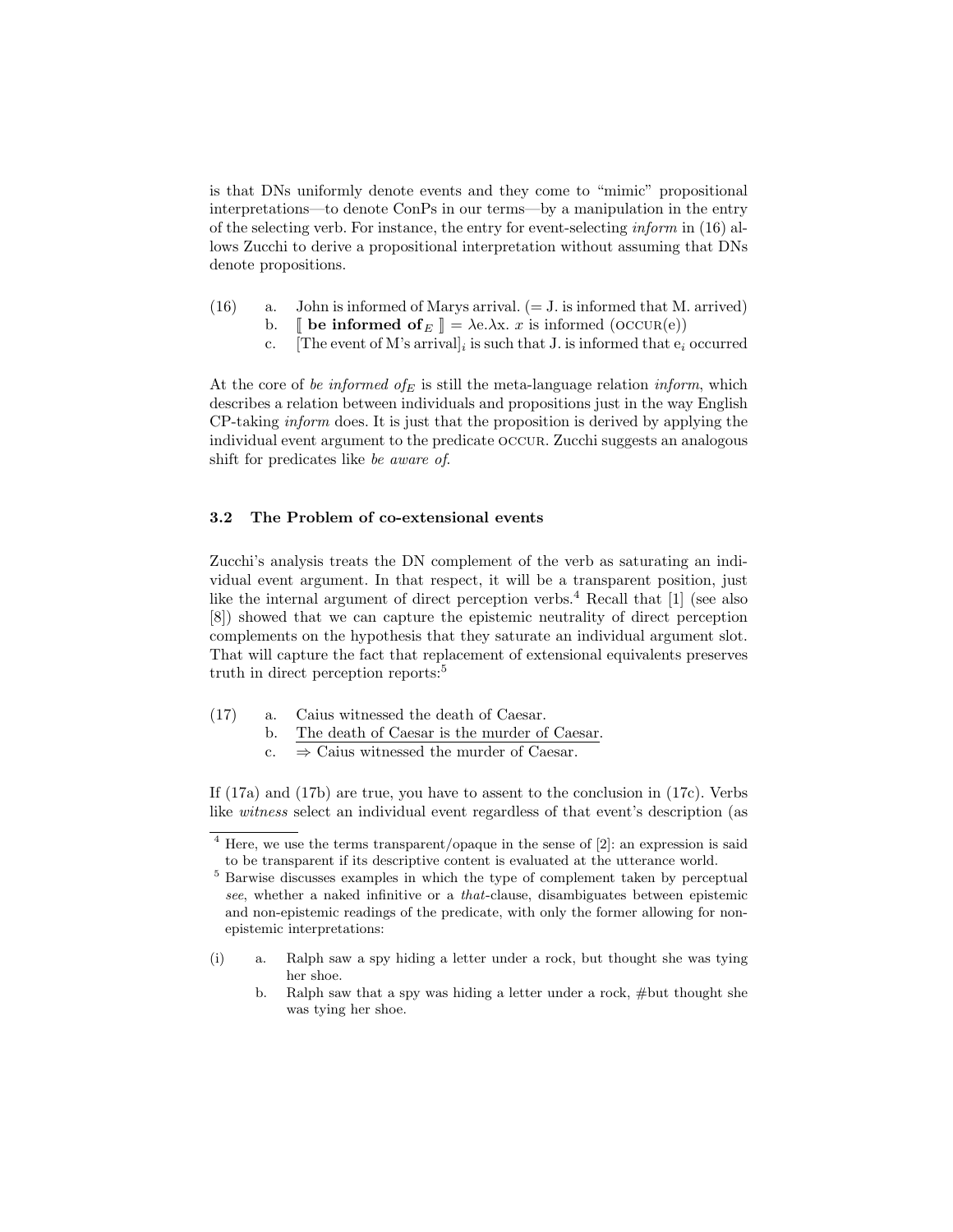a death or murder), and so if the subject sees that event truth is ensured. This, of course, is not true of opaque environments. It turns out that ConPs sit in opaque environments, as shown in (18) (modeled after [13]).

- (18) a. Caius was informed of the death of Caesar.
	- b. The death of Caesar is the murder of Caesar
	- c.  $\Rightarrow$  Caius was informed of the murder of Caesar.

Zucchi himself discusses entailment patterns analogous to (18) as a fatal problem for his analysis. Given that Caesar was murdered, then the murder of Caesar and the death of Caesar are the same event.<sup>6</sup> However, there is a possible interpretation under which (18a)-(18b) do not entail (18c). Zucchis analysis does not give justice to such intuition:

(19) [The actual event of Caesar's death $j_i$  is such that Caius is informed that e*<sup>i</sup>* occurred

On the other hand, if DNs could denote propositions, then the lack of entailment would follow: Caius was informed that Caesar died does not entail that Caius was informed that Caesar was murdered.

Zucchi himself discusses a hypothetical easy fix for this issue, namely to change the lexical entry of event-selecting *inform* so that is combines with a generalized quantifier. As shown below, the event descriptor is no longer quantified in, hence the entailment is no longer predicted.

- (20) Revised entry for *inform* (to be revised)
	- a. **[** be informed of  $E$  **]** =  $\lambda Q.\lambda x$ . *x* is informed (Q occurs) b. Caius is informed that [the event of Caesar's death] occurr
	- b. Caius is informed that [the event of Caesar's death] occurred

However, Zucchi shows the problem runs deeper and entailment patterns analogous to (13) can be reproduced with quantified DNs as well. A quantified DN can take wide scope in terms of its quantification force but it is still opaque on the event description. Zucchi demonstrates this with nouns quantified by *only three*.

(21) John was informed of only three arrivals of Mary.

 $6$  For people unconvinced by this premise, Zucchi offers the following example:

- (i) a. Oedipus was informed of the arrival of Jocasta.
	- b. Unbeknownst to Oedipus, Jocasta is his mother. Hence, the arrival of Jocasta is the arrival of Oedipus mother.
	- c. Oedipus was informed of the arrival of his own mother.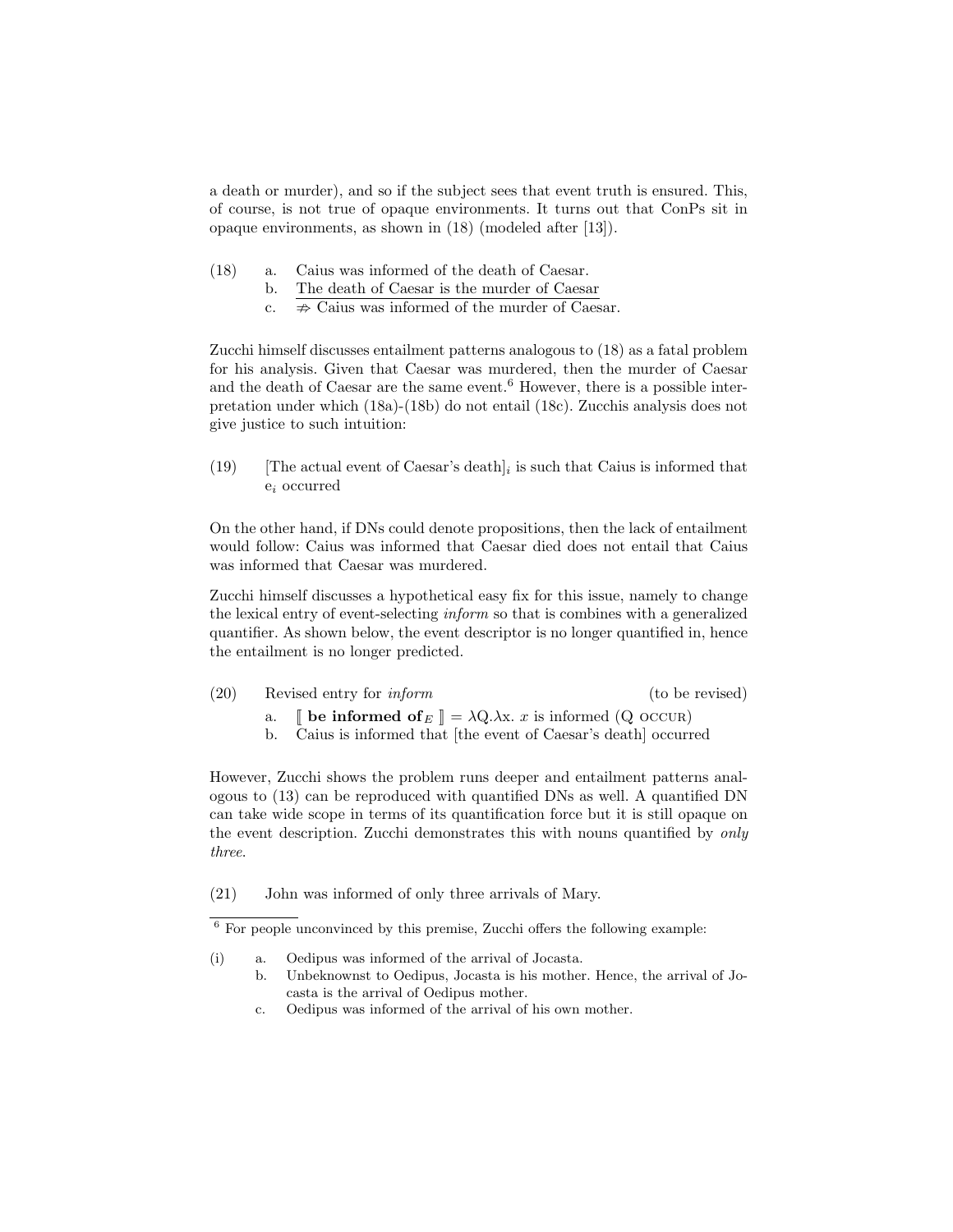In this case though, we don't want to interpret the quantified event description in the scope of *inform* because (21) doesn't mean:

(22) J. is informed that [ only three arrivals of Mary] occurred

(21) can be true if John was never told of the number of arrivals of Mary; rather, it means that for (only) these three arrivals, was he informed of them. So we want the quantificational force to scope out as shown in  $(23)$  (where X ranges over whatever semantic type *only three ...* denotes).

(23) [Only three arrivals of Mary]  $\lambda X$  [ J. is informed that  $\alpha$  [ occurred(X) ]]

The problem though is that this takes the event description out of the intensional scope of the matrix verb, predicting that substitution of extensional equivalents will be possible. This is not correct as we now show by demonstrating that even when the quantificational force is interpreted outside the scope of the intensional operator, the event description is interpreted inside the intensional operator, i.e. must be opaque. Zucchi himself concluded as much but we want to demonstrate this fact with examples that differ in two ways from Zucchi's original. First, we are going to use the universal *every* in what follows, since its contribution is easier to encode than numerals modified by *only*. Second, our test of opacity will focus squarely on the event description itself (as we did above with the coextensional *death of Caesar* and *murder of Caesar* ).<sup>7</sup>

Assume that Charlie is attending a magic show. During the show, he sees the magician make a rabbit disappear several times. Each disappearance of the rabbit actually consists of a quick jump of the rabbit inside a box, which his eyes do not register (and there were no other jumping-inside-the-box events). In this scenario, (24a)-(24b) do not entail (24c). However, given that each 'disappearing event' is also a 'jumping event'(and vice-versa), the event-analysis predicts the entailment.

- (24) a. Charlie knew of/was aware of every disappearance of the rabbit.
	- b. Every disappearance of the rabbit was a jumping of the rabbit inside the box.
		- c.  $\Rightarrow$  Charlie knew of/was aware of every jumping of the rabbit inside the box.

<sup>7</sup> In some examples, Zucchi contrasts *arrival of Jocasta* with *arrival of Oedipus' mother*. These are also co-extensional event descriptions, in virtue of the coextensionality of *Jocasta* and *Oedipus' mother*. But this co-extensionality could arise by interpreting these object nominal expressions transparently (i.e. "at the utterance evaluation world"). We really need to check the event description, since generally the "main" predicate must be interpreted opaquely in opaque environments (i.e. its world argument can't be supplied by the utterance context).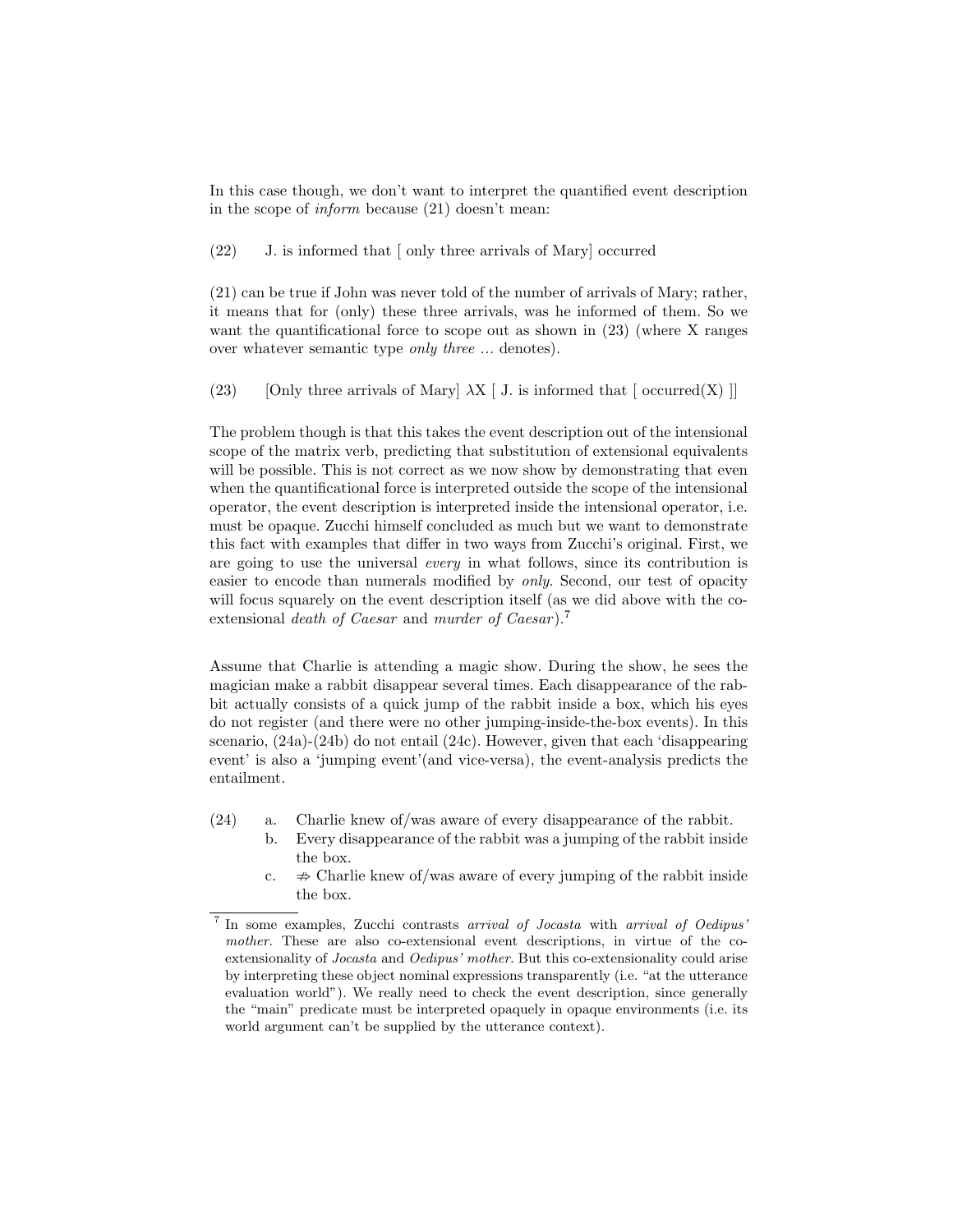We have reached an impasse. On the one hand, we have evidence against the ambiguity approach (the overgeneration problem and our argument with factivity); on the other hand, there seems to be a fatal problem with the unambiguous event-approach. To summarize the problem is the following. We need the event description to be **part of the propositional content** of the argument of the verb, to account for the failure of substitution above. But, at the same time, we want the nominalization to scope out for the purposes of its quantificational determiners.<sup>8</sup>

# **4 Toward a Solution to the impasse**

In this section we propose a solution to the impasse that preserves Zucchi's original proposal that DNs denote events, rather than propositions and, at the same time, resolves the tension between the need to QR the DN and the fact that the DN must receive an opaque interpretation. The solution extends Frana's (2013, 2017) analysis of CQs to the domain of ConPs.

#### **4.1 Concealed Questions**

CQs are nominal arguments of (certain) question-embedding verbs that can be paraphrased as questions/propositions  $([6, 15, 10, 5], \text{ a.o.})$ . Some examples and their paraphrases are given below (assume that the actual price of the new iPhone is \$800 and that the kind of wine Clara likes the most is Pinot Grigio).

- (25) a. Clara knows *the price of the new iPhone*.
	- b. Clara knows what the price of the new iPhone is/that the new iPhone costs \$800.
- (26) a. Gianni can't remember *the kind of wine Clara likes the most*.
	- b. Gianni cant remember what kind of wine Clara likes the most/that the wine Clara likes the most is Pinot Grigio.

CQs display interesting similarities with ConPs: although syntactically DPs, they can serve as arguments of certain question/proposition selecting verbs and can be paraphrased by questions/propositions; just like ConPs, when they occur with verbs like *tell* or *inform* they impose a factivity commitment ("Mary told John the place where Luisa had gone, #but she turned out to be mistaken"); they also occupy intensional argument positions, thus not allowing for substitution of equivalents. As shown in (27), knowing what the price of the new iPhone is does not entail knowing what the price of a 4-year membership at the local gym is,

<sup>8</sup> There is a literature of so-called wide scope, opaque interpretations [18]. We may be seeing instances of such thing, although we leave this for future research.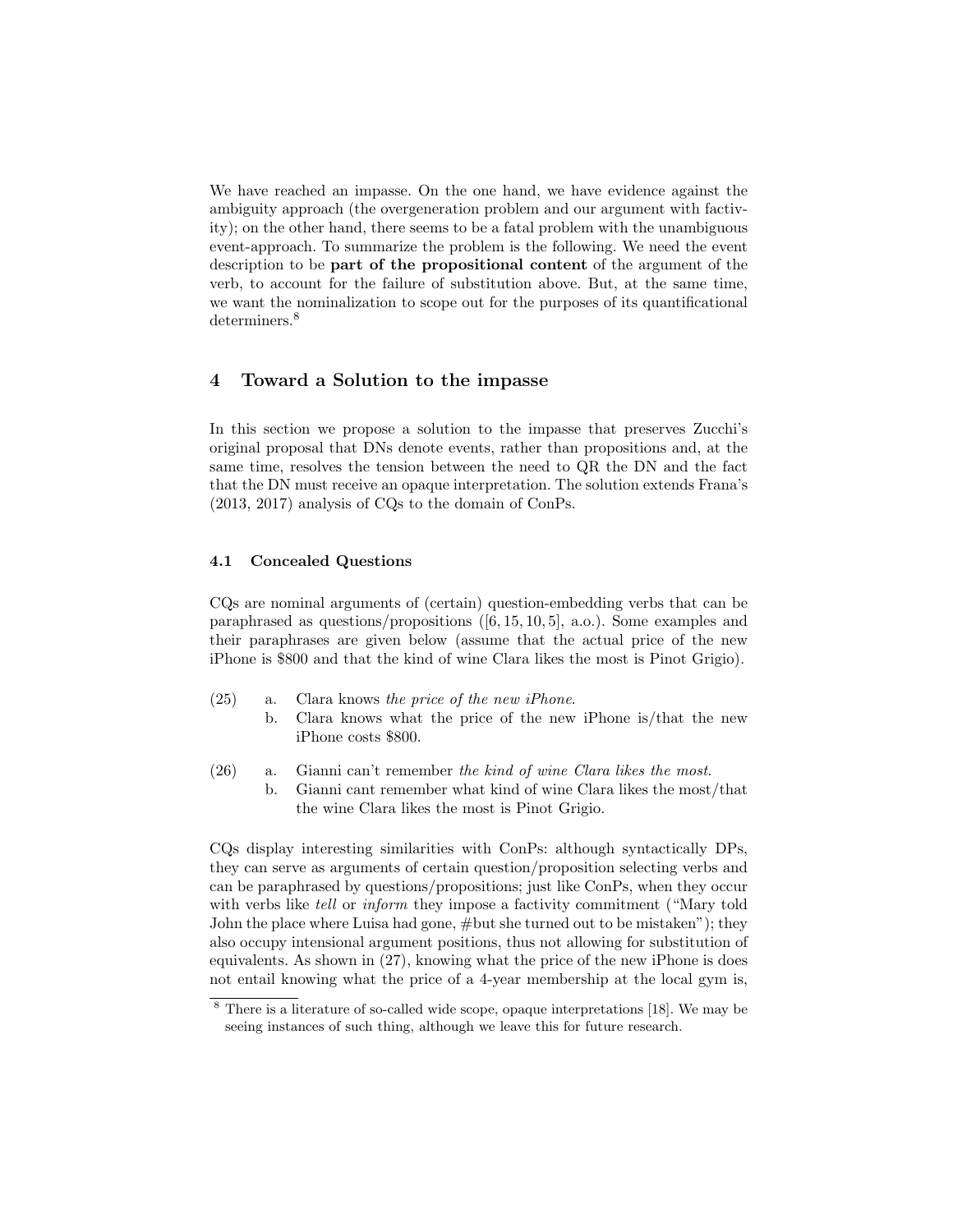even if the two definite descriptions happen to be co-extensional at the actual world.

- (27) a. Clara knows the price of the new iPhone.
	- b. The new iPhone costs the same as a 4-year membership at the local gym.
	- c.  $\Rightarrow$  Clara knows the price of a 4-year membership at the local gym.

Thus, CQs are intensional objects. The question is what kind of intensional objects are they? One popular answer to this question, which traces back to [6], is that CQs denote intensions of individuals, i.e., individual concepts (ICs), functions from possible worlds into individuals:

(28) *the price of the new iPhone*  $\langle s, \epsilon \rangle$ 

 $\sqrt{ }$   $w_0 \rightarrow $800$  $w_1 \rightarrow $900$ w<sub>2</sub> → \$1200<br>:<br>: 1 

Informally, a sentence 'a knows/is aware of the CQ', construed as an IC, gives us true iff the value that the concept yields at the actual world equals the value that the concept yields at all of the attitude holder doxastic alternatives (for instance, 'John knows/is aware of the price of the new iPhone' is true iff the concept in (28) outputs the same value at the actual world and at each of John's belief worlds). Since the price of the new iPhone and the price of a 4-year membership at the local gym are not the same concept (they only share the same extension at the actual world), then the lack of entailment in () is derived. The first step of our proposal is to generalize this solution to the domain of events.

#### **4.2 Analysis of definite DNs with event-concepts**

We assume that the nominal predicate of a DN denotes a property P of events, whereas a definite DN denotes the (uniquely salient) event e that satisfies P in  $w(29)$ . The intension of e (an event concept) is a function from possible worlds w*′* to events. The ConP reading of a simple sentence, such as *Caius knew of the death of Caesar* is derived in (31), which employs [15]'s entry for individual-concept selecting *know*, which we extend to event-concepts in (30). In (28), the denotation of *know* combines with the event-argument (type E) via intensionalized functional application [7]:

- (29)  $\int$  **the DOC**  $\int v = ie$ : e is a death of Caesar in w
- (30)  $\left[ \text{know of } \right]^{w} = \lambda f_{\langle s, E \rangle} \cdot \lambda x_{e}. \forall w' \in \text{Dox}_{x}$   $\left[ f(w') = f(w) \right]$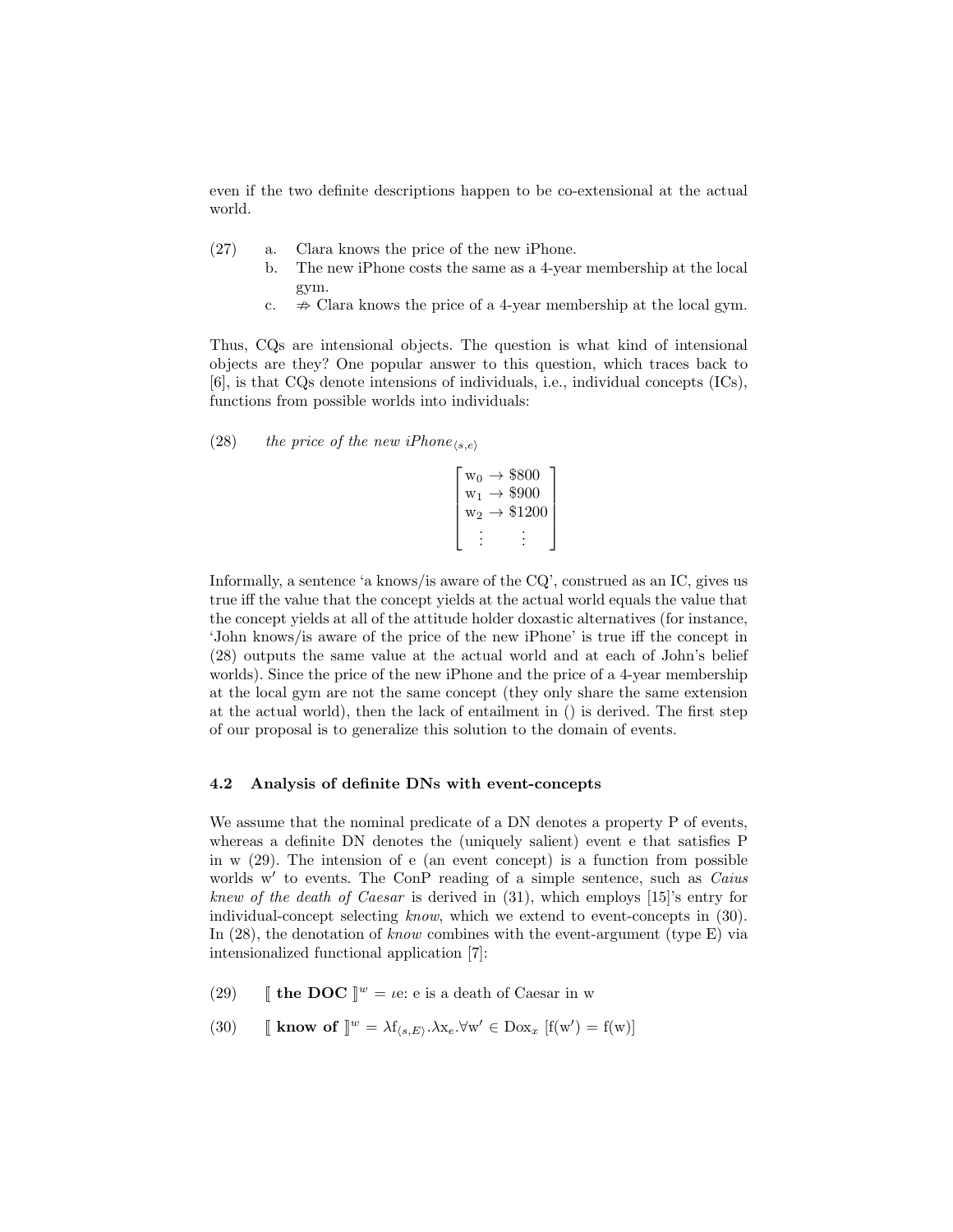(31) **[** know of  $\int w/\sqrt{a}$  **h b DOC**  $\int w'/\sqrt{b}$  **c h** *w*  $\forall w' \in \text{Dox}_{C}(\lambda w' \llbracket \text{ the } \text{DOC} \rrbracket^{w'}(w') = \lambda w' \llbracket \text{ the } \text{DOC} \rrbracket^{w'}(w)$  $= \forall w' \in \text{Dox}_C (\llbracket \text{ the } \textbf{DOC} \rrbracket^{w'} = \llbracket \text{ the } \textbf{DOC} \rrbracket^{w})$ = *∀*w *′ ∈* Dox*<sup>C</sup>* [ *ι*e: e is a death of C. in w*′* = *ι*e: e is a death of C. in w ]

The formula in (31) is true in the world of evaluation w iff in each one of Caius' belief worlds w*′* (at w), the event of Caesar's death in w is the event of his death in w*′* . Even if the death of Caesar and the murder of Caesar are the same event in w—say,  $e_{40}$ —(32a) is true *iff* (the counterpart of)  $e_{40}$  is a dying of Caesar in all w*′* —not necessarily a murdering of Caesar. Thus, the entailment below does not go through:

- (32) a. Caius knew of the death of Caesar.
	- b. The death of Caesar is the murder of Caesar
	- $\Rightarrow$  Caius knew of the murder of Caesar.

Thus, event concepts allow us to derive the lack of substitution of equivalents for attitude predicates, such as *know of*, without invoking QR.<sup>9</sup>

We also derive the factivity of ConPs naturally: (31) entails that the death of Caesar happens in the the actual world. This is a consequence of the analysis modeled after CQs: it captures both the opacity and factivity. As we saw above, when such verbs select propositions they are not necessarily factive.<sup>10</sup>

#### **4.3 Solution to the problem of quantified DNs**

The above approach, however, will not address the quantified ConPs which show the puzzling behavior of being wide-scoping in terms of their quantificational force but are nonetheless opaque in terms of their descriptive (or functional) content. In our analysis, quantified DNs are not suitable arguments for the embedding verb, since they do not denote (intensions) of events. Thus, they must

 $\frac{9}{9}$  An event-concept analysis could also be given for verbs of communication; we won't do this here, however, for reasons of space.

 $^{10}$  We are aware, however, that the derived truth conditions feel a little too strong for ConPs. For instance, it seems in some cases that all one needs to know if one knows of the death of Caesar is to know that such an event occurred, not that one knows which event is a death of Caesar. While we ourselves share this reservation, we think rejecting a concept approach as above might be too hasty, since similar issues arise for a concept-based analysis of CQs. After all, for one to know what the capital of Italy is, it would be sufficient, in most cases, to know its name, e.g. one may know the capital of Italy in the sense that they know its name is Rome, without necessarily being able to recognize the capital of Italy in any other way. Since events, do not bear names, it is harder to imagine under which mean of presentations these events are identified. We leave this issue and the issue of the way events are located and identified across worlds for future research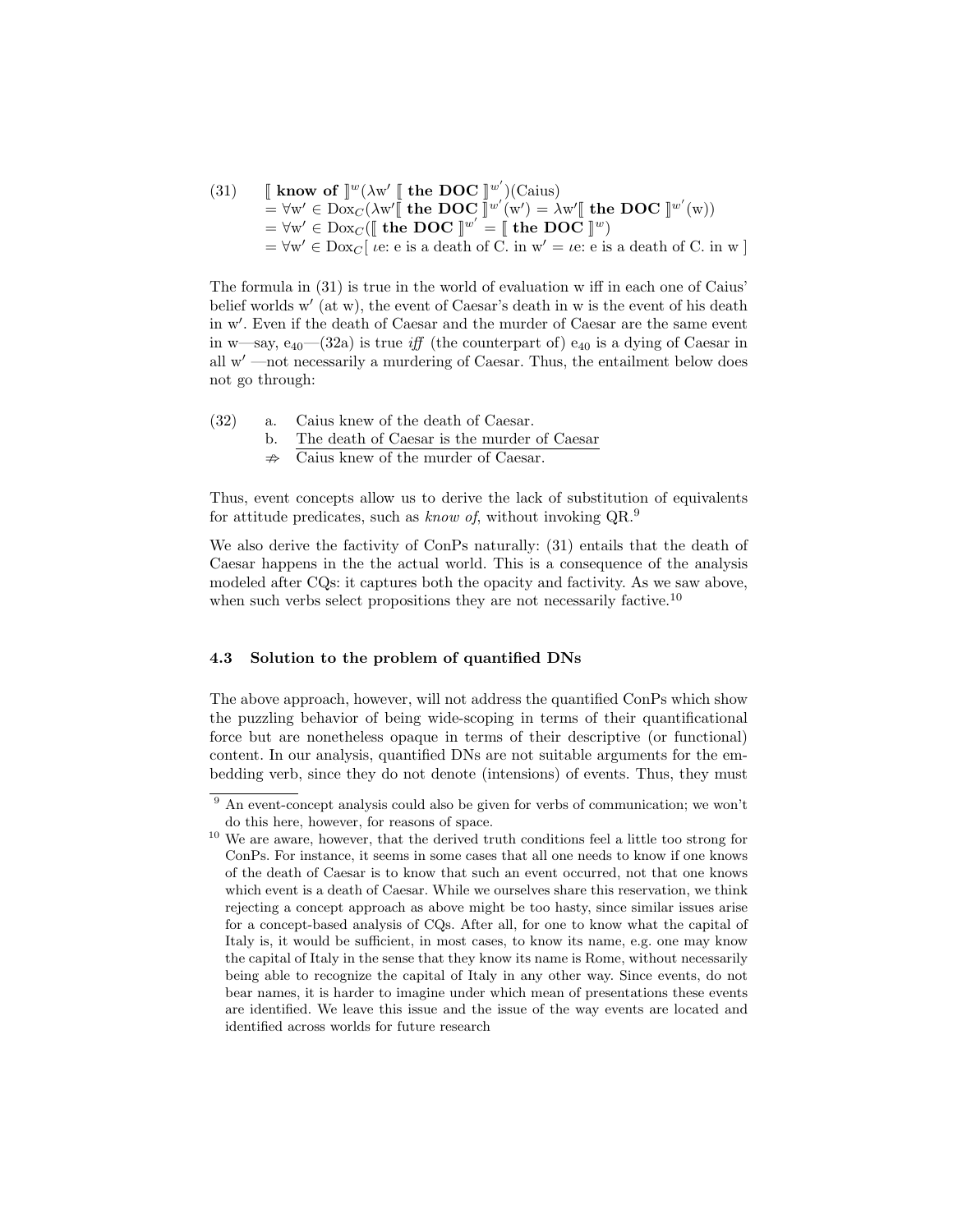undergo QR. However, if we allow QR, the event descriptor (i.e., the nominal predicate inside the quantified DN; in this case *disappearance of the rabbit*) ends up being evaluated at the actual world—just as in Zucchi's analysis. Worse than that the embedded proposition ends up being the tautological and meaningless equivalence " $e = e$ ":

(33) a. [Every disappearance of the rabbit] *λ*e. Charlie knows e b.  $\forall e$  [e is a rabbit-disappearance at  $w_0$  (= rabbit-jumping at  $w_0$ )]  $\rightarrow$  $\forall w' \in \text{Dox}_C(\lambda w' \llbracket \mathbf{e} \rrbracket^{w'}(w') = \lambda w' \llbracket \mathbf{e} \rrbracket^{w'}(w)$  $= \forall e$  [e is a rabbit-disappearance at w<sub>0</sub> (= rabbit-jumping at w<sub>0</sub>)]  $\rightarrow \forall w' \in \text{Dox}_C(e = e)$ 

We show that the problem disappears if we extend [4, 5]'s analysis of CQs with quantified DPs to CPs with quantified DNs. Her analysis assumes the copytheory of movement and a mechanism that converts the lower copy to a definite description containing a bound variable [3]. Thus, instead of (33a), we have (34).

(34) *Copy Theoretic Structure* Charlie knows of every disappearance of the rabbit.



In Fox's system the value of a descriptive trace is provided by the variable assignment function, but with the presupposition that this value is in the extension of the NP-predicate at the world of evaluation. However, in order to avoid false sentences coming out undefined when the attitude holder has false beliefs regarding the extension of the NP-pred. at w, Frana replaces the definite determiner with the maximality operator in  $(35)$ . This operator is a standard maximality operator (c.f. [16], for example), with an additional clause designed to deal with empty sets. According to the first clause, when *themax* applies to the extension of a predicate in a given world (a set), it returns the maximal element of that set (an individual when the set is a singleton set, or an individual sum when the set consists of more than one individual). The second clause says that if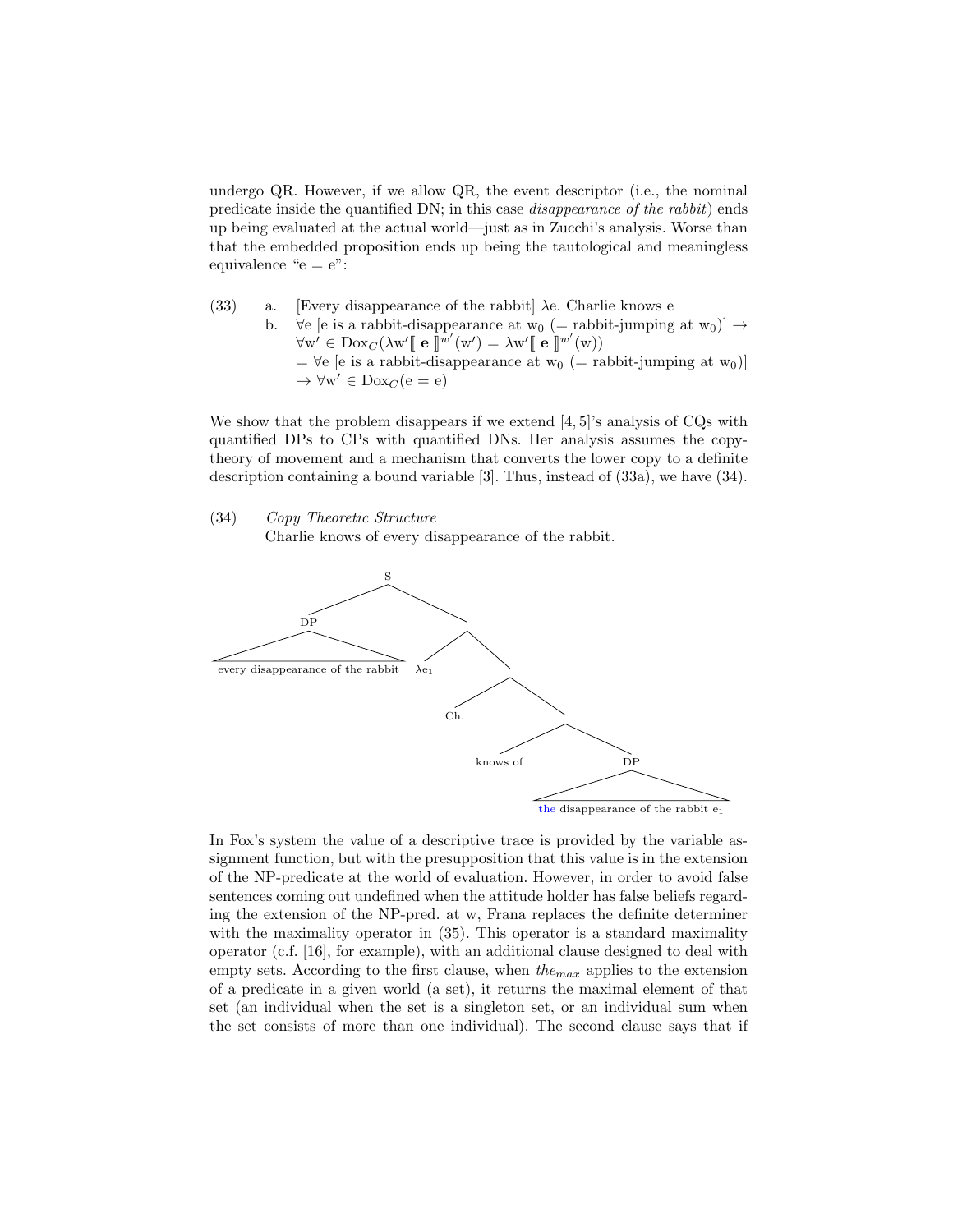the set picked out by the predicate is empty, then *themax*(A) returns the null individual.<sup>11</sup> Descriptive traces are then interpreted as in (36); here *Pred* is a predicate of individuals or events, and *x* ranges over individuals or events.

(35) For any set A (i.e. the extension of a predicate NP in *w*)

if  $A \neq \emptyset$  then,  $the_{max}$  $(A) = \iota x[x \in A \land \forall x' \in A [x' \leq x$ ]]; if  $A = \emptyset$  then,  $the_{max}(A) = *$  (the null individual, which is not in any Natural Language denotation, c.f. [17])

- (36)  $\llbracket \textbf{the}_{max} \text{ Pred } x_i \rrbracket^{w,g} = g(i) \text{ if } \llbracket \text{ Pred } \rrbracket^{w,g}(g(i)),$ otherwise  $\llbracket$  **the**<sub>*max*</sub> *Pred*  $x_i \rrbracket^{w,g} = *$
- (37) For any constituent  $\alpha$  and variable assignment  $q$ ,  $\llbracket \lambda_{iT} \rrbracket^{w,g} = \lambda x_T. \llbracket \alpha \rrbracket^{w,g[i/x]}$

The structure (34) is interpreted as in (38), where *DIS* abbreviates the predicate of events *disappearance of the rabbit*.

(38)  $[(34)]^{w,g}=$ 

 $\forall e \left( \text{DIS}(e) \text{ in } W \rightarrow \forall w' \in \text{Dox}_C(w) [(\lambda w_2, \llbracket \text{ the}_{max} \text{ DIS } e_1 \rrbracket^{w2, g[1/e]}(w') \right)$  $= (\lambda w_3. [$  **the**<sub>*max</sub> DIS* e<sub>1</sub>  $]^{w3,g[1/e]}(w)$   $)] =$ </sub>

 $\forall e(DIS(e) \text{ in } W \rightarrow \forall w' \in \text{Dox}_C(w)[[ \text{ the }_{max} \text{ DIS } e_1 \text{ ]}^{w',g[1/e]} = \text{DIS} e_1 \text{ and } g \text{ is the }_{max} \text{ PIS}$  $\llbracket$  the<sub>*max*</sub> *DIS* e<sub>1</sub>  $\llbracket w,g[1/e] \rrbracket)$ 

Even if every rabbit-disappearing event is a rabbit-jumping event at w, according to the formula above, (24a) is true iff for every actual disappearing event e, (the counterpart) of e is also a disappearing event—not necessarily a jumping event in all of Charlies belief worlds w*′* . Thus, the conclusion in (24c) does not follow from the premises.

To conclude, building on existing analyses of CQs, we provide an analysis of ConPs in which definite DNs denote (intensions of) events, thus solving the problem of co-extensional events, without assuming that DNs denote propositions. The analysis is also extended to cover ConPs with quantified DNs which do not denote event concepts—within Frana's copy-theoretic account. In such cases, it is the copy-trace left by the QR-ed DN that supplies the event-concept argument to the verb.

 $11$  Null or absurd individuals have been employed in the choice function literature to resolve the empty NP-restrictor problem.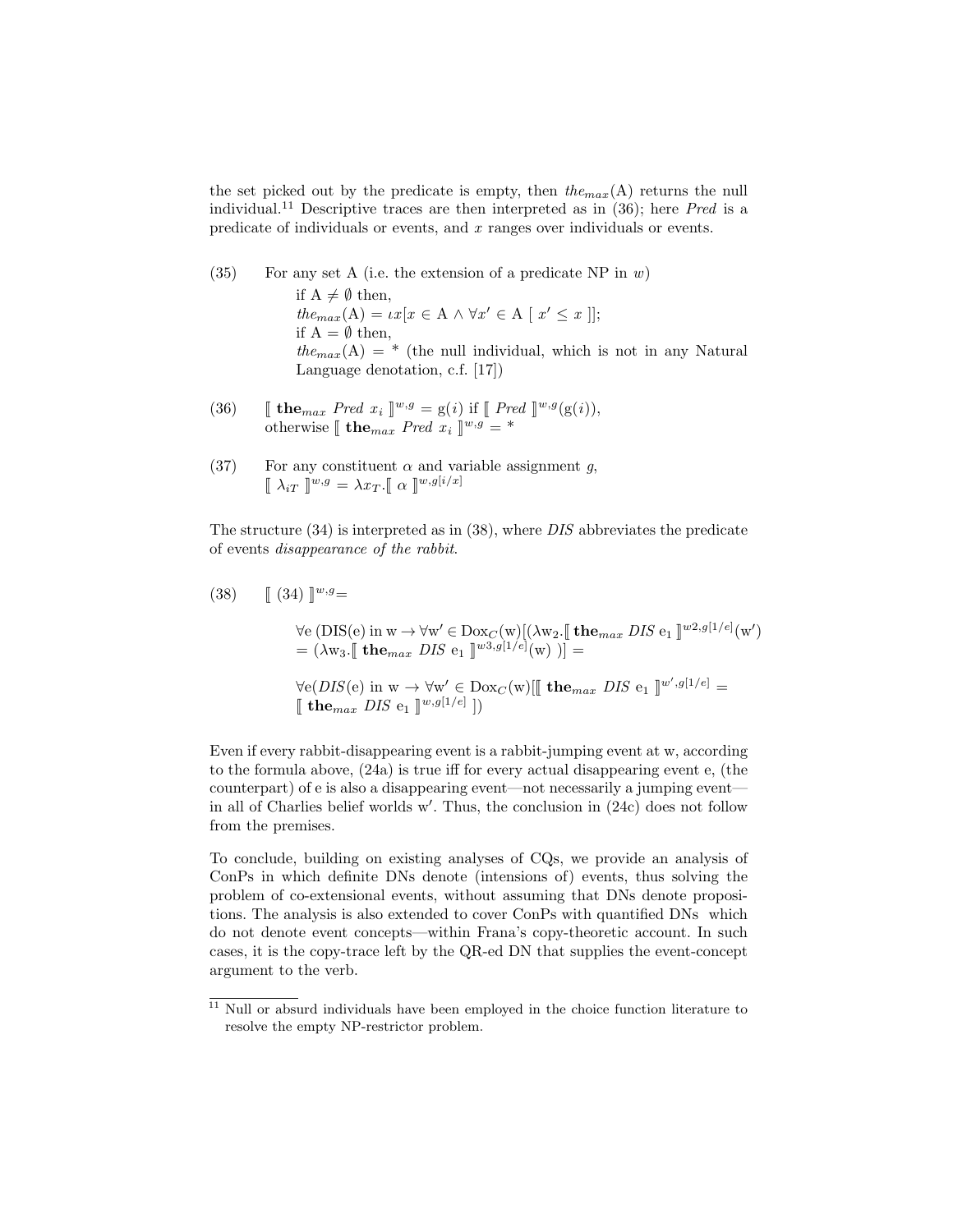# **5 Summary and Concluding Issues**

We have presented an account of DNs with ConP-readings that builds on existing analyses of individual-denoting DPs with concealed question-readings. The gist of our proposal is to extend an individual-concept account of CQs to ConPs, employing event concepts. This allowed us to resolve Zucchi's dilemma: ConPs' quantificational force scopes wide but its descriptive content is opaque. We used Frana's copy-theoretic analysis of CQs to capture this behavior. Another welcome benefit of the analysis is that it captures the factivity of ConPs with verbs that are otherwise not factive.

There is a further respect in which ConPs resemble CQs, and thus constitutes further evidence for our CQ-like analysis of ConPs. One issue that has arisen in the CQ literature is distinguishing between DPs complements of questiontaking verbs that are simply so vague in admitting readings that are compatible with questions and those DP complements that deliver genuine CQ-meanings. One way to distinguish CQs from other question-like readings is their lack of vagueness.

- (39) Context (Part 1): The panel picked Mr. P as the winner of the writing contest. **I was informed of the winner of the contest**. = CQ
- (40) Context (Part 2): Roger learned later that Mr. P plagiarized his work. a. #I was informed of the winner of the contest (*. . .*i.e. he plagiarized.) b. I was informed about the winner of the contest.

While any kind of contextually salient property/fact is something you can be informed *about*, *of* +CQ is not vague in the same way: it only delivers a meaning that resembles the identity question *who the winner was*. [14] has shown that *about-*phrases attached to sentence-embedding verbs are quite vague about the role of the DP.

Now, we predict that ConPs are likewise *not* vague. To test this we are going to compare canonical ConPs introduced by *of* with DNs introduce by about, as in (41):

- (41) Context: I was told that Mary resigned and that it was because she took another job. Then John said the truth of the matter is that she resigned because she stole cash.
	- Did John inform you about Mary's resignation?
	- b. #Did John inform you of Mary's resignation?

*Inform of* is odd in this context: it simply cannot convey any salient propositional/property available in the context holds of Mary's resignation, unlike